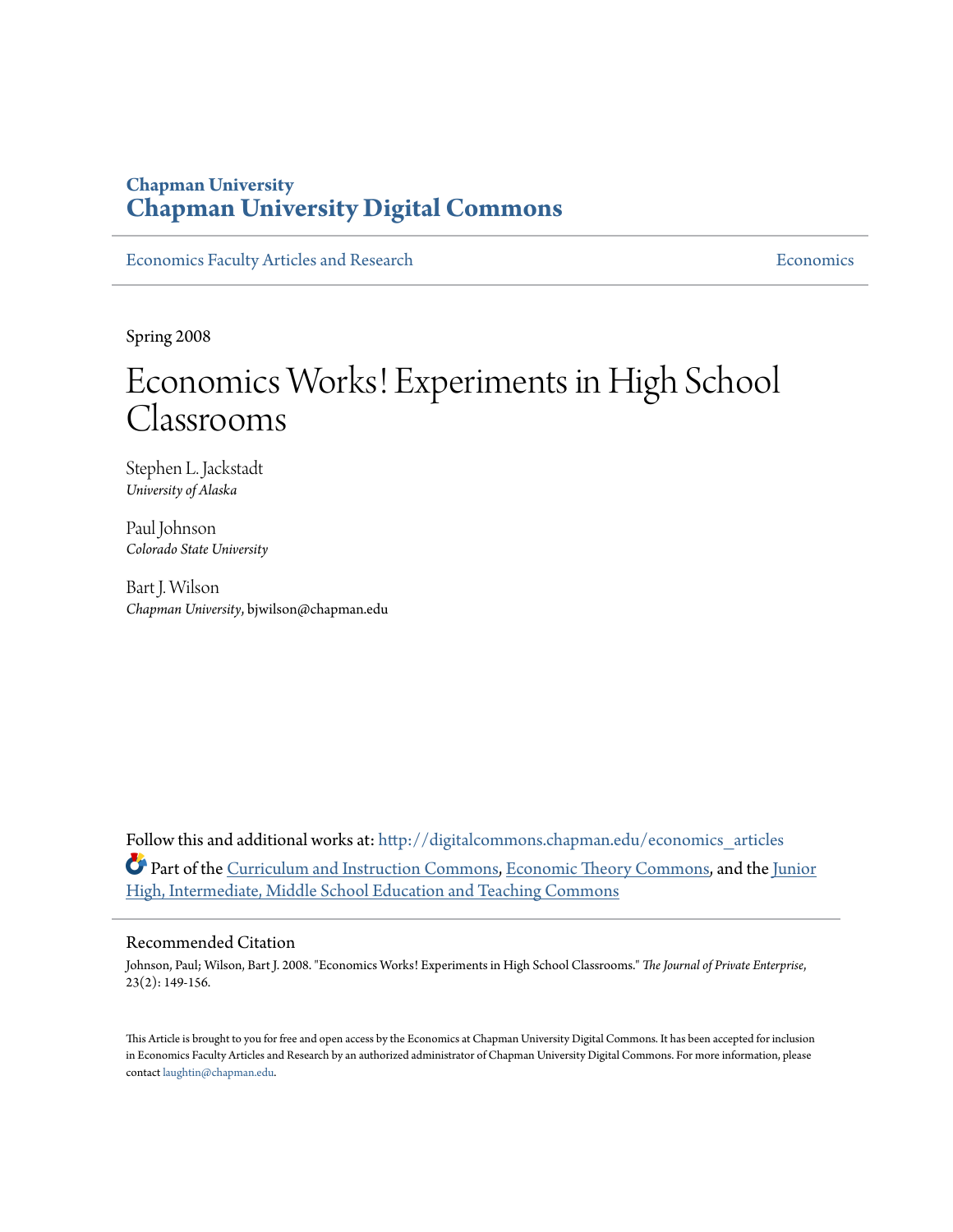# Economics Works! Experiments in High School Classrooms

#### **Comments**

This article was originally published in *[Journal of Private Enterprise](http://journal.apee.org/index.php?title=Spring2008_9)*, volume 23, issue 2, in 2008.

# **Creative Commons License**<br> **C** <u>**Q**</u> **Q**

This work is licensed under a [Creative Commons Attribution 3.0 License.](http://creativecommons.org/licenses/by/3.0/)

#### **Copyright**

The Association of Private Enterprise Education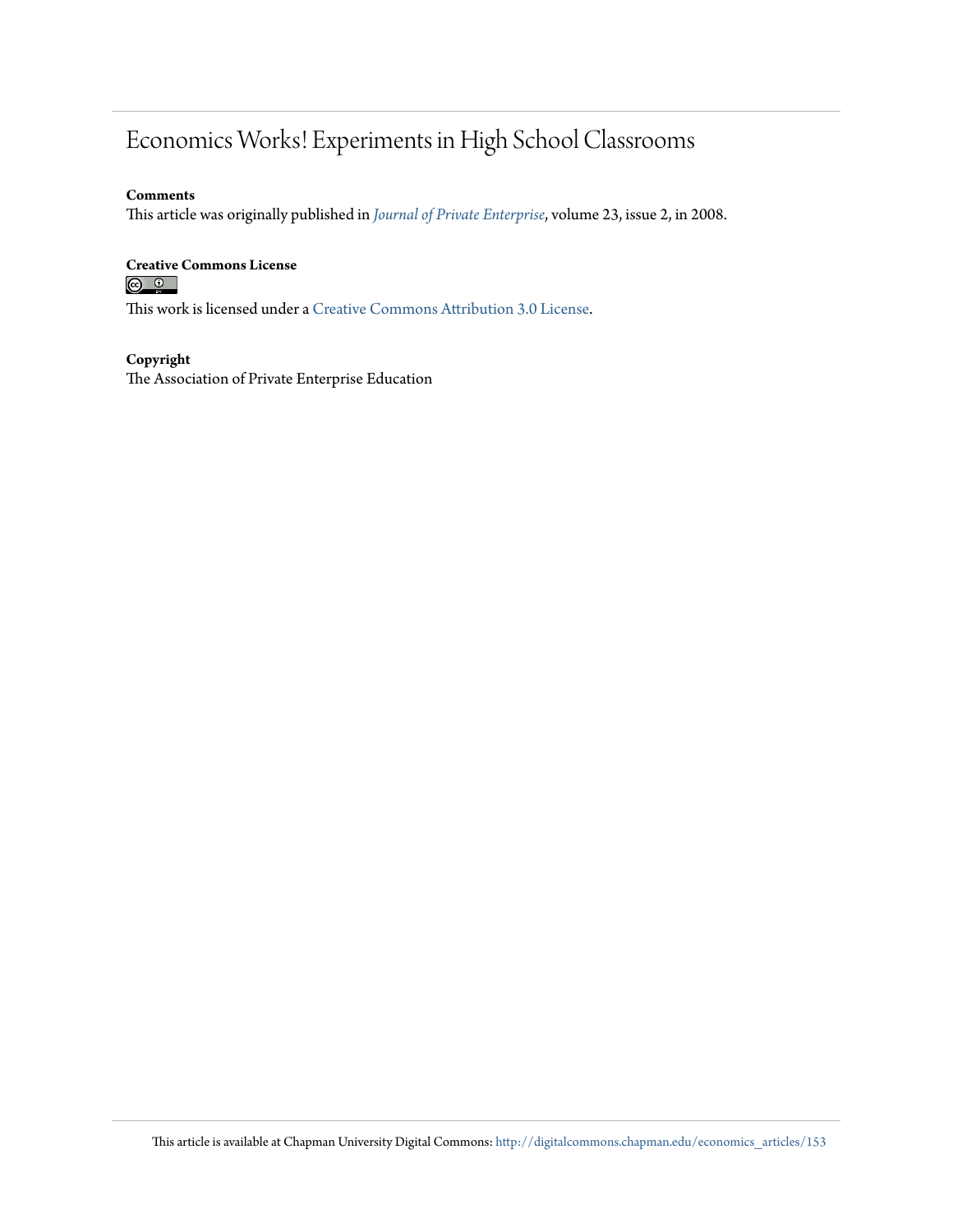# **Economics Works! Experiments in High School Classrooms**

# **Stephen L. Jackstadt**

University of Alaska, Anchorage

# **Paul Johnson**

University of Alaska Anchorage

# **Bart J. Wilson**

George Mason University

## **Abstract**

Economic experiments are a unique form of active learning. Students apply the scientific method by testing hypotheses and discovering for themselves how markets work. The authors conducted teacher training courses in experimental economics over a three-year period and conducted surveys to track teachers' adoption of classroom experiments. This paper discusses the survey results and describes how the training was revised accordingly. The primary conclusion of this article is that classroom experiments must be compatible with the school environment; that is, they should emphasize non-monetary incentives and hand-run experiments as well as be explicitly tied to school curricula.

## **I. Introduction**

By the time that Vernon Smith, who pioneered the use of experiments in economics, was awarded the Nobel Memorial Prize in Economics in 2002, experiments had become a familiar part of instruction in college economics courses. A substantial literature describes the use of economic experiments for instructional purposes in college classrooms. (Holt, 2007) provides a good reference, and numerous articles describing experiments in college classrooms have been published recently, including experiments in price discrimination (Michael et al., 2005), public goods theory (Pickhardt, 2005), money demand and risk (Ewing, Kruse and Thompson, 2004) and rationing "free" goods (Alden, 2006).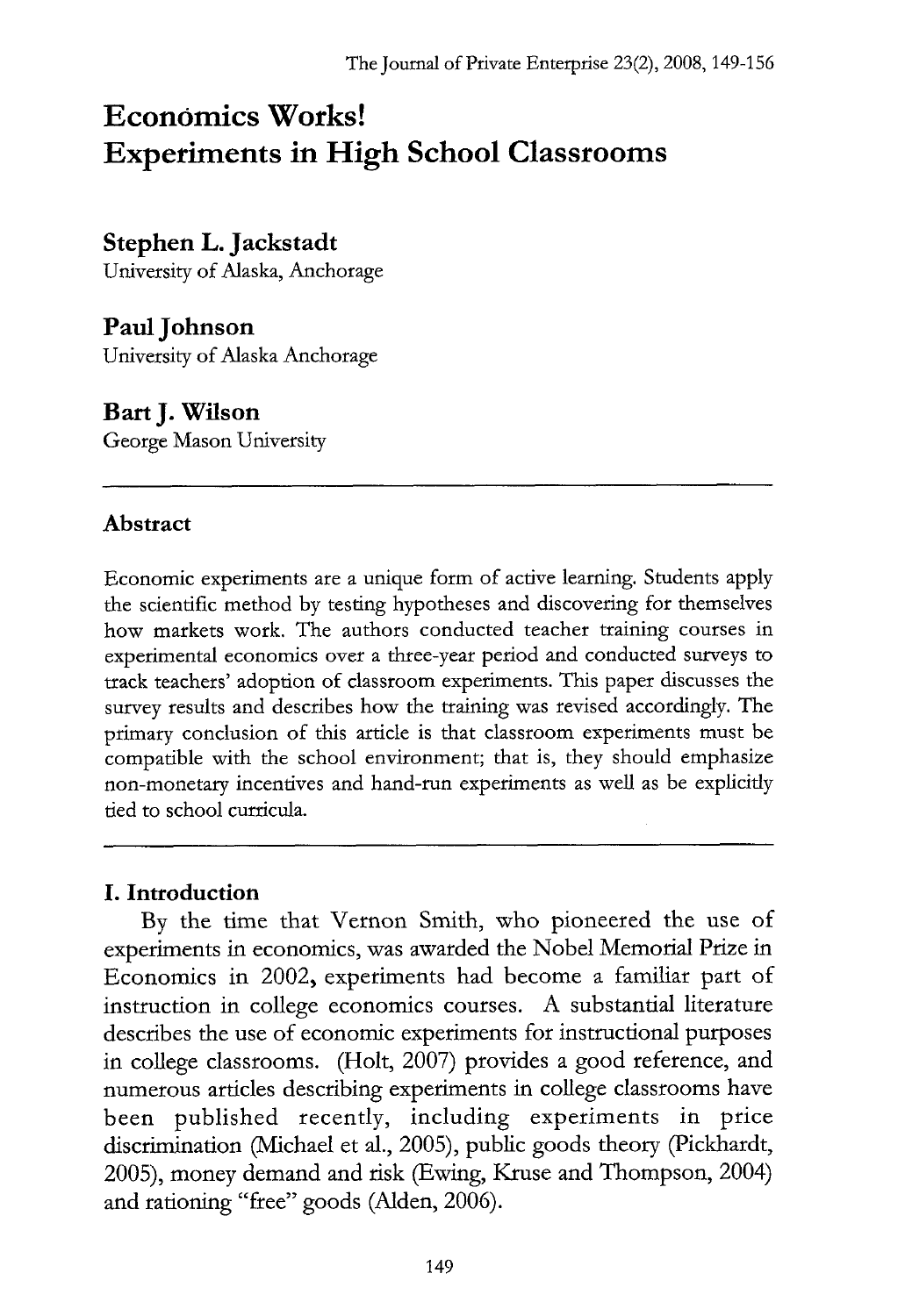Experiments are a form of active learning that economic educators have been advocating for decades (Becker, 2000; Becker and Watts, 1995; and Brock and Lopus, 2006). Students in college microeconomics course sections with an experimental emphasis have experienced added gains in achievement on the *Test of Understanding College Economics* (Emerson and Taylor, 2004; and Dickie, 2006), and have outscored students in control classes on final exams (Ball, Eckel, and Rojas, 2006).

#### **II. Economics Works!**

Experiments are a unique form of active learning. Students apply the scientific method by testing hypotheses and discovering for themselves how markets work and how people respond to incentives. This was brought home to one of the authors after running Smith's classic double auction experiment with a high school Advanced Placement Economics class. After opening an envelope containing the predicted market equilibrium price and showing the class that the prediction exactly matched the actual price of the last trade in the experiment, one student exclaimed (in apparent surprise), "Economics works!" Experiments are an effective pedagogical antidote to the view, expressed by John Kenneth Galbraith, that economics may be seen, not as science, but as a mere "system of belief" (Galbraith, 1970), and that economists are, as characterized by Karl Marx, "the scientific representatives of the bourgeois class" (Marx, 1976).

# **III. Professional Development Course on Teaching with Experimental Economics**

In light of the evidence regarding the potential for experimental teaching techniques to improve economics instruction, the Center for Economic Education at the University of Alaska, Anchorage (UAA) developed a professional development course on "Teaching with Experimental Economics," funded by private sector sources. This was presented as a week-long college credit course to a total of 42 teachers during the summers of 2004 and 2005. Since most experimental research is conducted using computers and cash incentive payments, (Friedman and Sunder, 1994) course instructors utilized these same protocols.

During each day of the course, teachers served as subjects in experiments conducted by the instructors under controlled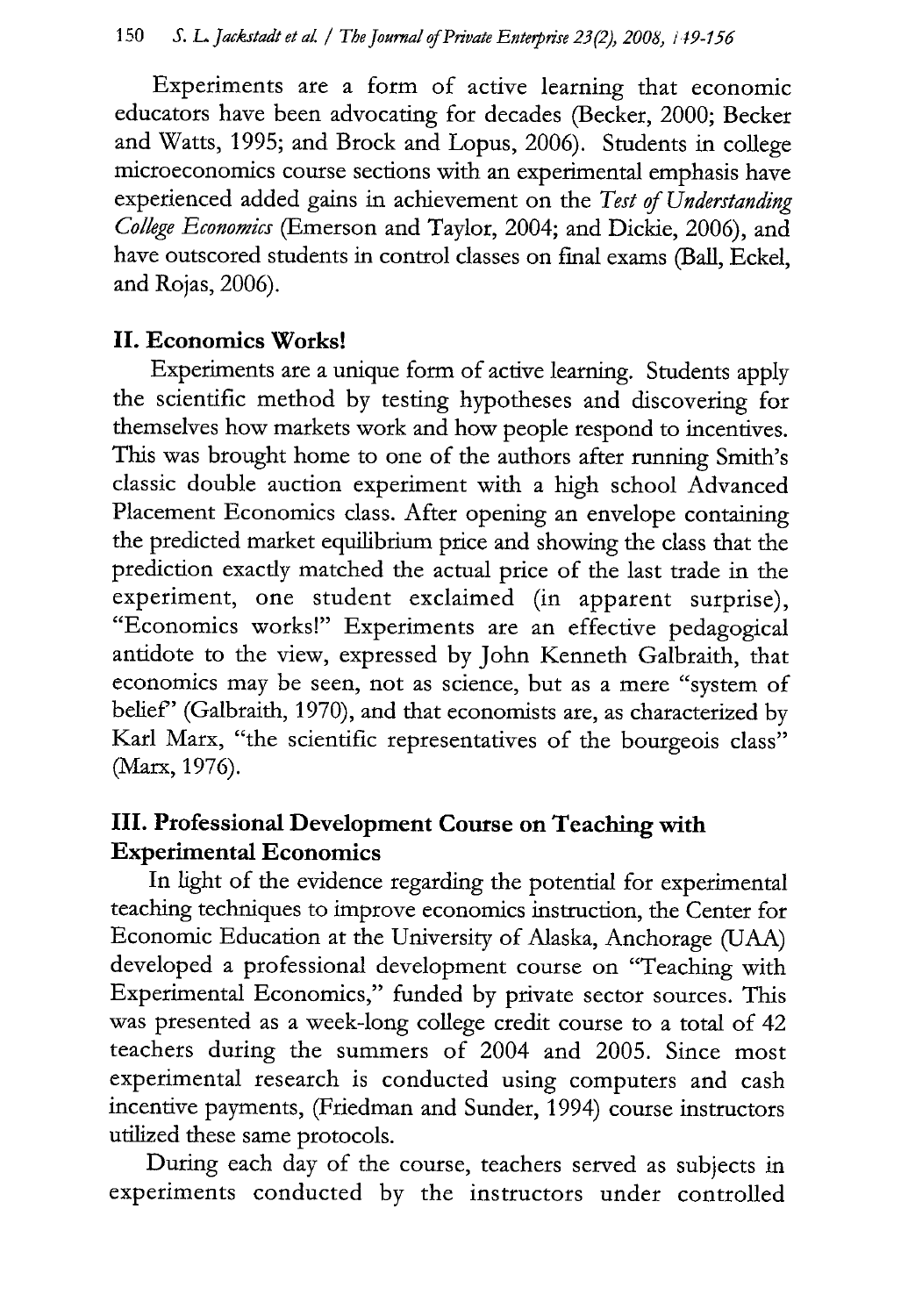conditions with monetary incentives. The cash incentives were not trivial — at the end of the week, a teacher could have 'earned' as much as \$100, contingent on his or her experimental performance. The experiments included auctions as well as public goods, asset market, and game theory investigations.

Following each experiment, teachers were led through a discussion of their experience. They also worked on a group economics assignment based on the economic concepts demonstrated by the experiment. The final day of the course ended with a discussion of classroom implementation, including appropriate teaching strategies, incorporation into the curriculum, and experimental materials. Experiments were linked to the matching National Council on Economic Education's (NCEE) *Voluntary National Content Standards in Economics* (2000).

# **IV. Experience of the 2004 and 2005 Cohorts**

Immediately following the 2004 and 2005 courses, participating teachers expressed great enthusiasm for teaching with experiments. In response to a question on the course evaluation survey asking "What was your impression of the experimental approach to teaching economics?" most teachers answered with statements like "Great! Super! The Best," and "I think it's way cool, mostly because, as a teaching tool, students are more willing to learn when actively engaged."

Teachers said that what they liked best about the use of classroom experiments was the fact that they actively engaged students, and that they utilized a technology that students enjoy (computers). Some teachers did, however, express reservations. Several said that they did not have the necessary access to computers, one feared that she could not afford to provide funds for incentive payments, and another thought that the systematic use of experiments would take "more time than a public high school teacher has to design, construct, and administer."

### **V. Spring 2006 Survey**

To obtain feedback regarding the adoption of experiments in the classroom, the same teachers were mailed a survey in Spring 2006. All 42 completed and returned it. Only 13 (31%) had conducted one or more experiments. Of the 73 experimental sessions reported, just three teachers accounted for 53 of them; two of these teachers were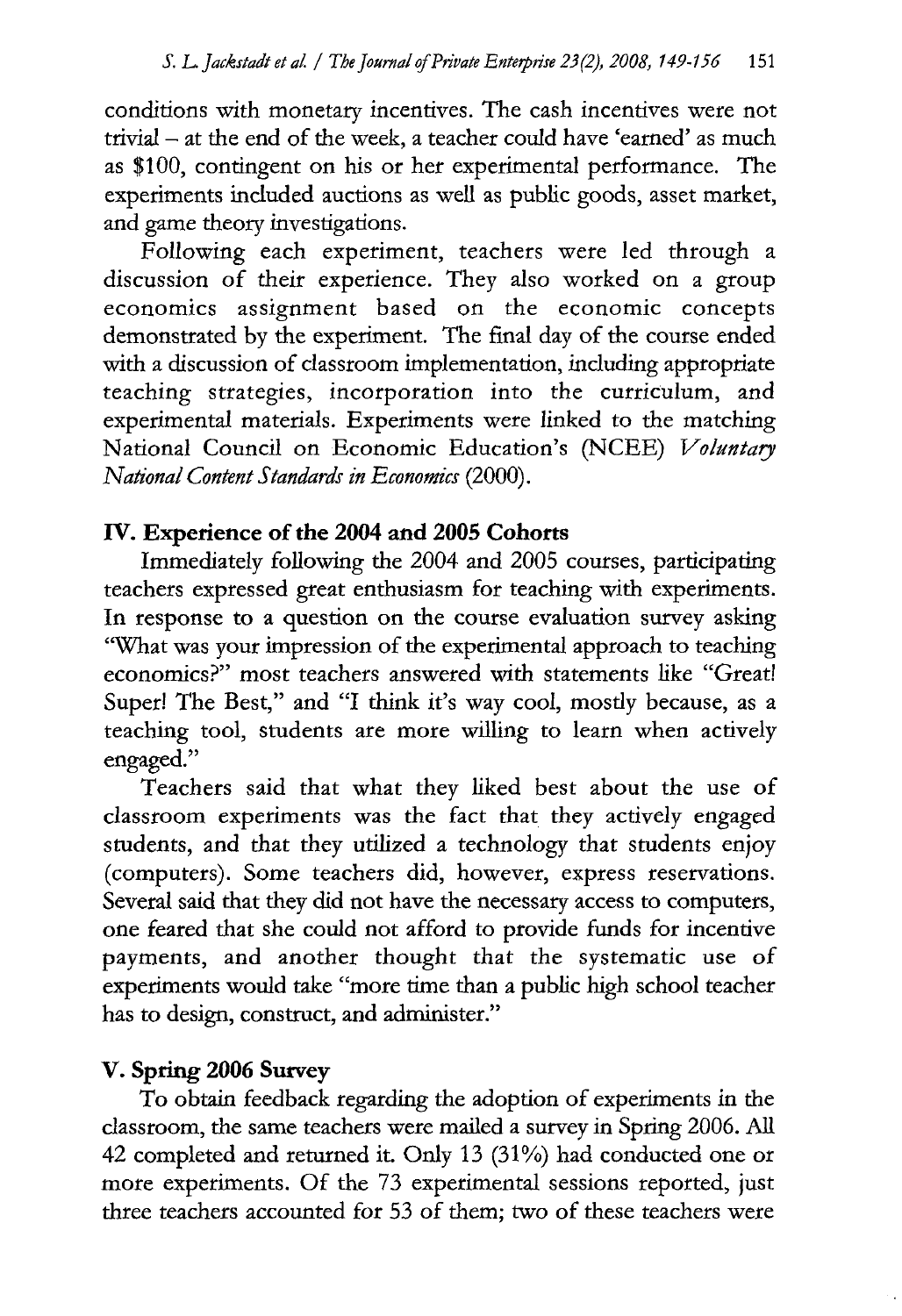at the same school. Forty-one of the 73 experiments were some version of a demand and supply/double oral auction experiment.

|                  |                                                                              | Major<br><b>Barrier</b> | Minor<br><b>Barrier</b> | Not A<br><b>Barrier</b> |
|------------------|------------------------------------------------------------------------------|-------------------------|-------------------------|-------------------------|
| 1.               | No money for incentive payments.                                             | 13                      | 14                      | 6                       |
| $\overline{2}$ . | Not aware of experiments that<br>match exactly the needs of my<br>course(s). | 12                      | 13                      | 9                       |
| 3.               | No access to projector.                                                      | 11                      | 7                       | 16                      |
| 4.               | No access to computer lab.                                                   | 9                       | 7                       | 17                      |
| 5.               | No access to suitable computer.                                              | 8                       | 14                      | 10                      |
| 6.               | Experiments are too complicated.                                             | 7                       | 18                      | 7                       |
| 7.               | I don't feel technically able.                                               | 4                       | 11                      | 18                      |
| 8.               | Insufficient room in the curriculum<br>to add experiments.                   | $\overline{\mathbf{4}}$ | 19                      | 11                      |
| 9.               | Class periods are too short.                                                 | $\mathbf{1}$            | 9                       | 23                      |
| 10.              | I can teach economic concepts<br>better using other teaching<br>techniques.  | 1                       | 6                       | 22                      |

**Table 1: Barriers to Adoption 2006** Rank-Ordered by Importance of Barrier (n=34)

That 13 participants had adopted experiments was encouraging. But for the group as a whole, we had underestimated the barriers to the adoption of experiments. A follow-up survey asked teachers (34 responded) to rank ten potential barriers to using experiments as: "major barrier," "minor barrier," or "not a barrier." Table 1 presents the results (rank ordered according to "major barrier"). (Because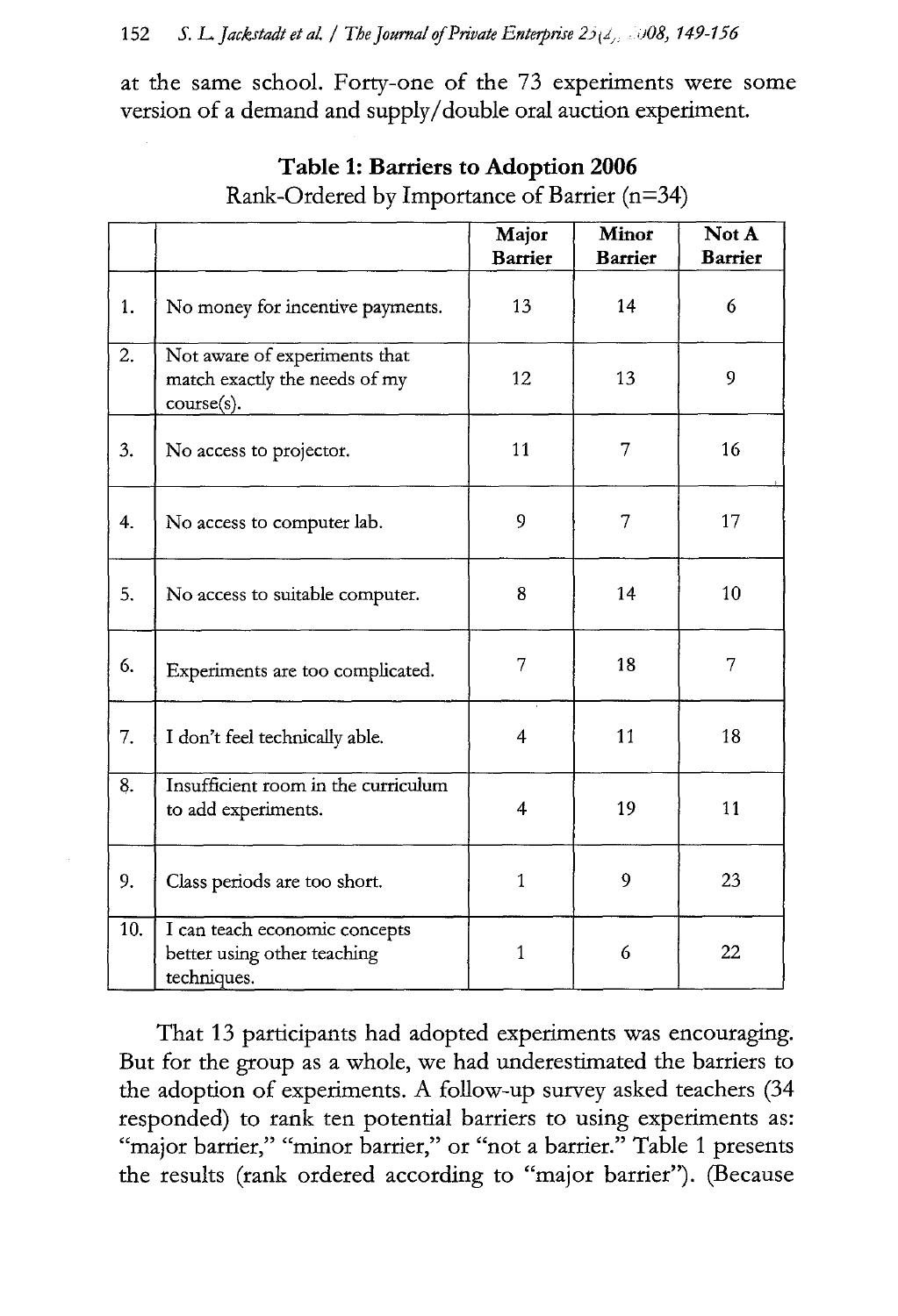some teachers had been assigned classes in business or noneconomics social sciences, some questions were not applicable to all teachers, and those questions had fewer than 34 responses).

The largest barrier to adoption reported by teachers was "No money for incentive payments." Our reliance on monetary incentives during the courses, rather than alternatives such as extra credit points or candy, may have affected teachers' views on this issue. Identifying experiments that fit teachers' curricula was the second biggest barrier, followed by technology issues, including access to projectors to display experimental results and access to computers.

### **VI. 2007 Revised Course**

In an attempt to overcome these barriers to adoption, we offered a subsequent summer course in 2007, which enrolled many of the teachers that had participated in prior courses. This time instructors relied more, but not exclusively, on non-cash incentive payments, including grade points, candy, and special "currency" redeemable for classroom privileges. Instructors also required teachers to develop and present their own classroom experiments using fellow teachers as subjects, which included identifying the specific Anchorage School District curriculum standards in economics that their experiments addressed. They also utilized fewer computerized and more "hand run" experiments in their instruction. The experiments were variations of the classic classroom experiments: the "double oral auction" (also called a "pit market"); the "ultimatum game" and the "dictator game" (testing for altruism); a "common resource game" (demonstrating the tragedy of the commons problem); and a "public goods game" (demonstrating the free rider problem when soliciting contributions to provision of a public good). Following the 2007 course, teachers received the same survey as in 2006.

As shown in Table 2, "No money for incentive payments" was still the largest barrier to adoption, but a smaller proportion of teachers now considered it a "major barrier." The most dramatic change was that "Not aware of experiments that match exactly the needs of my course" fell from second to fifth place, and not a single teacher considered this a major barrier. Apparently, having teachers conduct their own experiments tied to their school district's guidelines had a positive effect. More than half of the teachers (55 percent) now considered this "not a barrier," as opposed to 26 percent in 2006.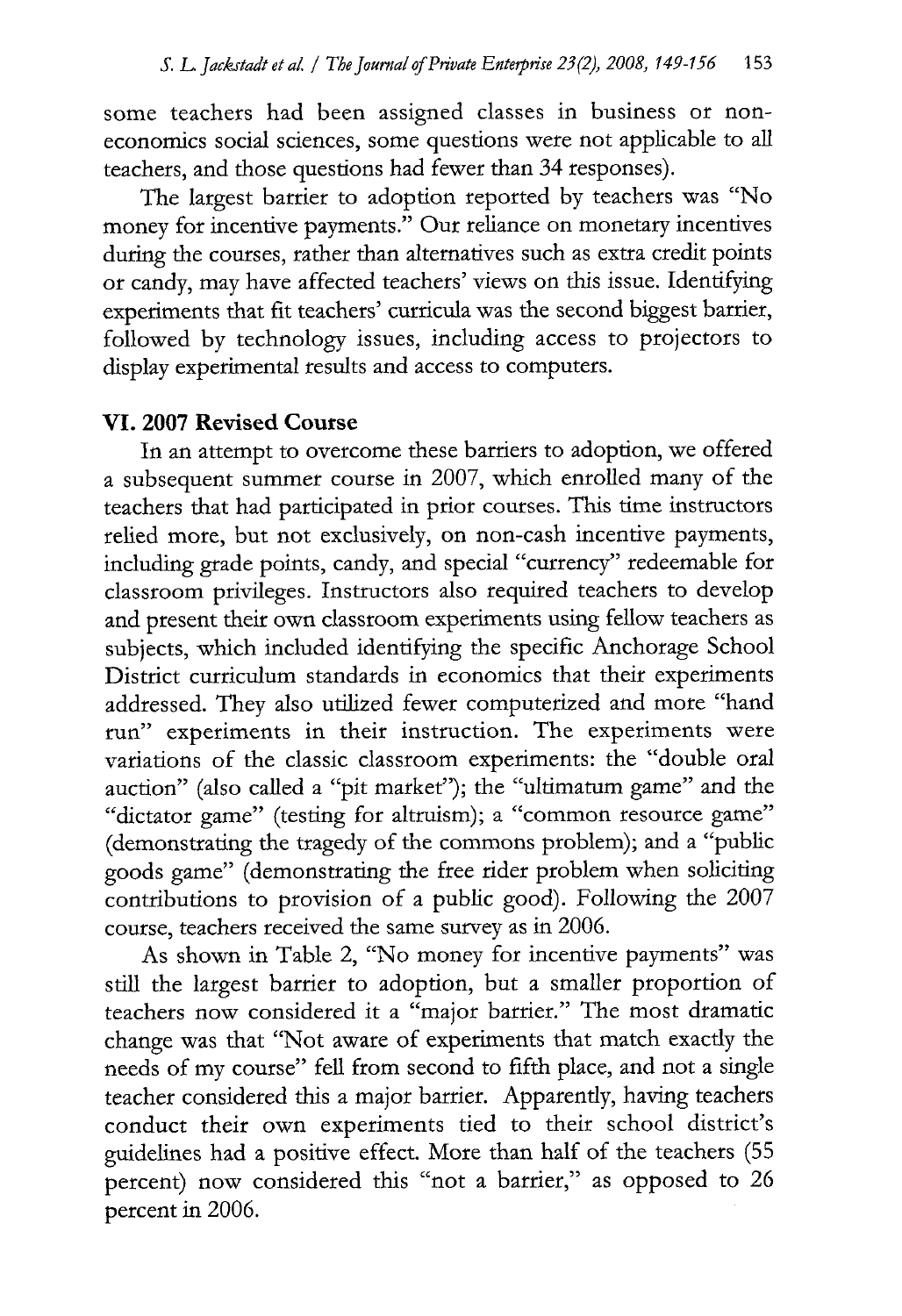#### 154 *S. L. Jackstadt et al.* / The Journal of Private Enterprise 23(2), 2008, 149-156

In a follow-up discussion regarding the use of cash payouts, the teachers stated that if they received grant funding for such purposes, or even if they were willing to use their own funds, they could "get away with" using cash only on a limited number of occasions during the school year. Even then, the use of monetary incentives would require "high-level administrative approval."

### **Table 2: Barriers to Adoption 2007**

|     |                                                                               | Major<br><b>Barrier</b> | Minor<br><b>Barrier</b> | Not A<br><b>Barrier</b> |
|-----|-------------------------------------------------------------------------------|-------------------------|-------------------------|-------------------------|
| 1.  | No money for incentive payments.                                              | 4                       | 12                      | $\overline{4}$          |
| 2.  | No access to computer lab.                                                    | 4                       | 7                       | 9                       |
| 3.  | Insufficient room in the curriculum<br>to add experiments.                    | $\overline{2}$          | 7                       | 11                      |
| 4.  | Class periods are too short.                                                  | $\theta$                | 9                       | 11                      |
| 5.  | Not aware of experiments that<br>match exactly the needs of my<br>course (s). | $\theta$                | 9                       | 11                      |
| 6.  | No access to suitable computer.                                               | 5                       | 3                       | 12                      |
| 7.  | I don't feel technically able.                                                | 1                       | 7                       | 12                      |
| 8.  | Experiments are too complicated.                                              | $\overline{2}$          | 5                       | 13                      |
| 9.  | I can teach economic concepts<br>better using other teaching<br>techniques.   | 0                       | 6                       | 14                      |
| 10. | No access to Proxima projector.                                               | $\mathbf{1}$            | 3                       | 16                      |

Rank-Ordered by Importance of Barrier (n=20)

The final discussion covered sources of hand-run experiment materials. For the double oral auction, the recommended source was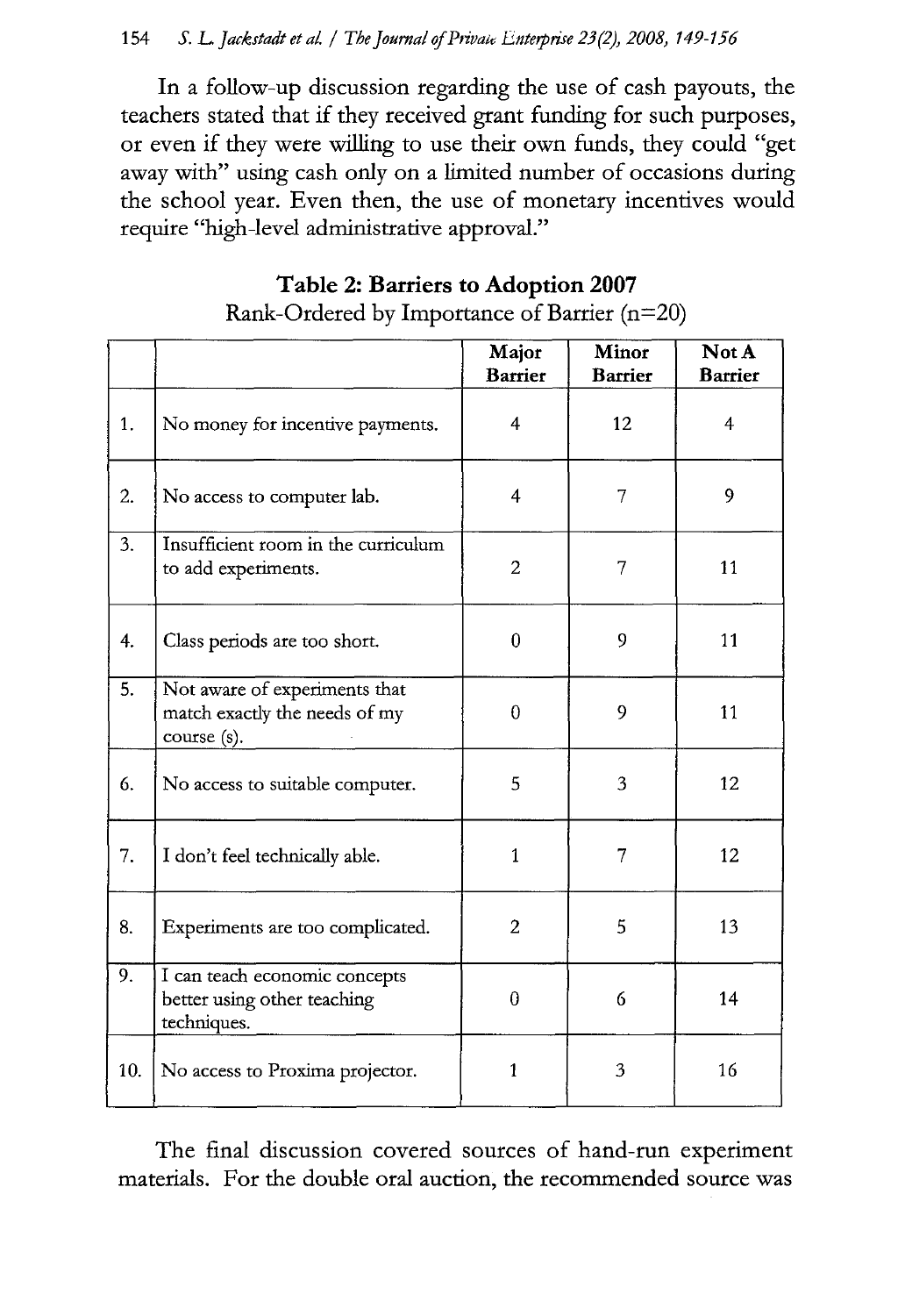the Charles Holt text, *Markets, Games, and Strategic Behavior* (2007), and for the ultimatum game, the Foundation for Teaching Economics website (www.fte.org/capitalism/activities/ultimatum/index.html). Experiments dealing with the tragedy of the commons and public goods may be found at the website:

http://www.econport.org/econport/request?page=man\_pg\_classroo mexperiments

#### **VII. Conclusion**

Economic experiments put students directly into real economic situations where they make choices based on specific incentives. These experiments provide a powerful connection between economic theory and direct experience. Teachers are enthusiastic about using experiments in the classroom, but they must be prepared with training that is compatible with the school environment and learning objectives. Specifically, teacher training in experimental economics should (1) stress the creative use of non-monetary incentives; (2) emphasize hand-run, rather than computerized, experiments; and (3) utilize experiments that are tied directly and explicitly to school curricula.

#### **References**

- Alden, L. 2006. "Rationing a 'free' good: A classroom experiment." *Journal of Economic Education,* 37(2): 178-186.
- Ball, S. B., C. Eckel, and C. Rojas. 2006. "Technology improves learning in large principles of economics classes: Using our WITS." *American Economic Review,* 96(May): 442-446.
- Becker, W. E. 2000. "Teaching economics in the 21st century." *Journal of Economic Perspectives,* 14(1): 337-388.
- Becker, W. E. and M. Watts. 1995. "Teaching methods in undergraduate economics." *Economic Inquiry*, 33(October): 692-700.
- Brock, *J.* R., and *J.* S. Lopus. 2006. "Using Activities to Teach Economics: Lessons From the Experimentalists." *The Journal of Private Enterprise,* 22(2): 184-195.
- Brock, *J.* R., and *J.* S. Lopus. 2004. "Activity-based economics as experimental science." Paper presented at the annual meeting of the Allied Social Science Association, San Diego, CA.